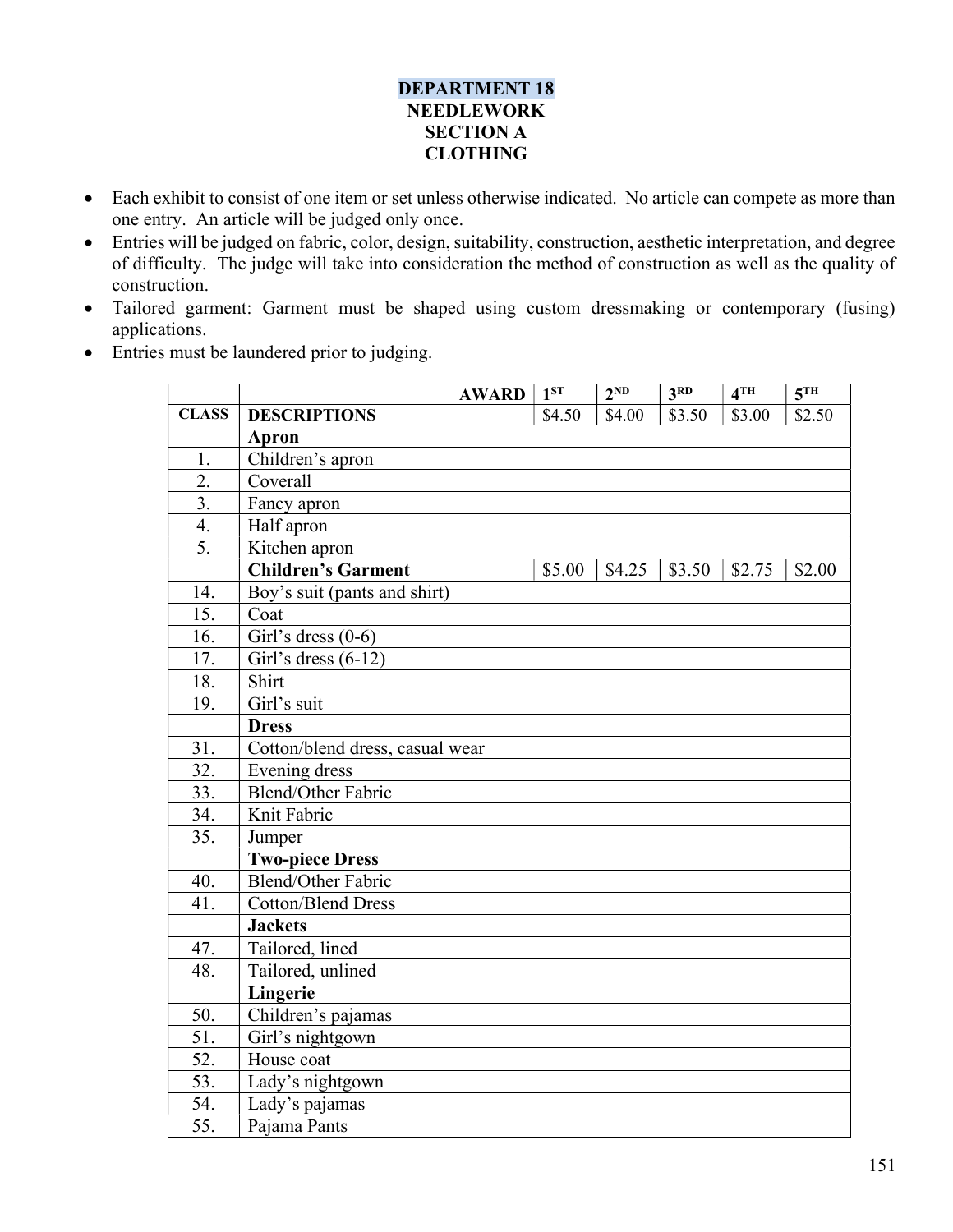|      | <b>Separates</b>                       |        |        |        |        |        |
|------|----------------------------------------|--------|--------|--------|--------|--------|
| 60.  | Cotton blouse/sleeves                  |        |        |        |        |        |
| 61.  | Cotton Blouse, sleeveless              |        |        |        |        |        |
| 62.  | Silk/Blend Blouse, sleeves             |        |        |        |        |        |
| 63.  | Man's Shirt                            |        |        |        |        |        |
| 64.  | <b>Sweat Shirt</b>                     |        |        |        |        |        |
| 65.  | Fleece Shirt/Jacket                    |        |        |        |        |        |
| 66.  | Cotton/Blend Skirt                     |        |        |        |        |        |
| 67.  | Wool/ Blend Skirt                      |        |        |        |        |        |
| 68.  | Synthetic/Blend Skirt                  |        |        |        |        |        |
| 70.  | <b>Shorts</b>                          |        |        |        |        |        |
| 71.  | <b>Cotton/Blend Slacks</b>             |        |        |        |        |        |
| 72.  | Women's Jean-style Pants               |        |        |        |        |        |
|      | <b>Accessories</b>                     |        |        |        |        |        |
| 73.  | Purse*not quilted                      |        |        |        |        |        |
| 74.  | Tote*not quilted                       |        |        |        |        |        |
| 75.  | Men's Ties                             |        |        |        |        |        |
| 76.  | Hats                                   |        |        |        |        |        |
| 77.  | Slippers                               |        |        |        |        |        |
|      | <b>Costumes</b>                        |        |        |        |        |        |
| 80.  | Adult                                  |        |        |        |        |        |
| 81.  | Child                                  |        |        |        |        |        |
| 82.  | <b>Costume for Animal</b>              | \$5.00 | \$4.25 | \$3.50 | \$2.75 | \$2.00 |
|      | <b>Vests</b>                           |        |        |        |        |        |
| 96.  | Vest-lined                             |        |        |        |        |        |
| 97.  | Vest-unlined                           |        |        |        |        |        |
| 98.  | Poncho or cape                         |        |        |        |        |        |
| 99.  | Sewn Doll Clothes (no doll)            |        |        |        |        |        |
|      | <b>Embellished Clothing - Garments</b> | \$6.00 | \$5.00 | \$4.00 | \$3.00 | \$2.00 |
|      | made with applied or embellished       |        |        |        |        |        |
|      | designs. Garment must be made or       |        |        |        |        |        |
|      | redesigned in some fashion. No         |        |        |        |        |        |
|      | painted or dyed garments               |        |        |        |        |        |
| 100. | <b>Blouses</b> or shirts               |        |        |        |        |        |
| 101. | Sweatshirts or sweat suits             |        |        |        |        |        |
| 102. | Jackets or vests                       |        |        |        |        |        |
|      | Fabric Art: Clothing--Includes         | \$4.00 | \$3.50 | \$3.00 | \$2.50 | \$2.00 |
|      | garments that are painted, stenciled   |        |        |        |        |        |
|      | or batiked. Garments must be made      |        |        |        |        |        |
|      | or redesigned in same fashion. No      |        |        |        |        |        |
|      | embellished garments.                  |        |        |        |        |        |
| 110. | <b>Blouses</b> or shirts               |        |        |        |        |        |
| 111. | Sweatshirts or sweat suits             |        |        |        |        |        |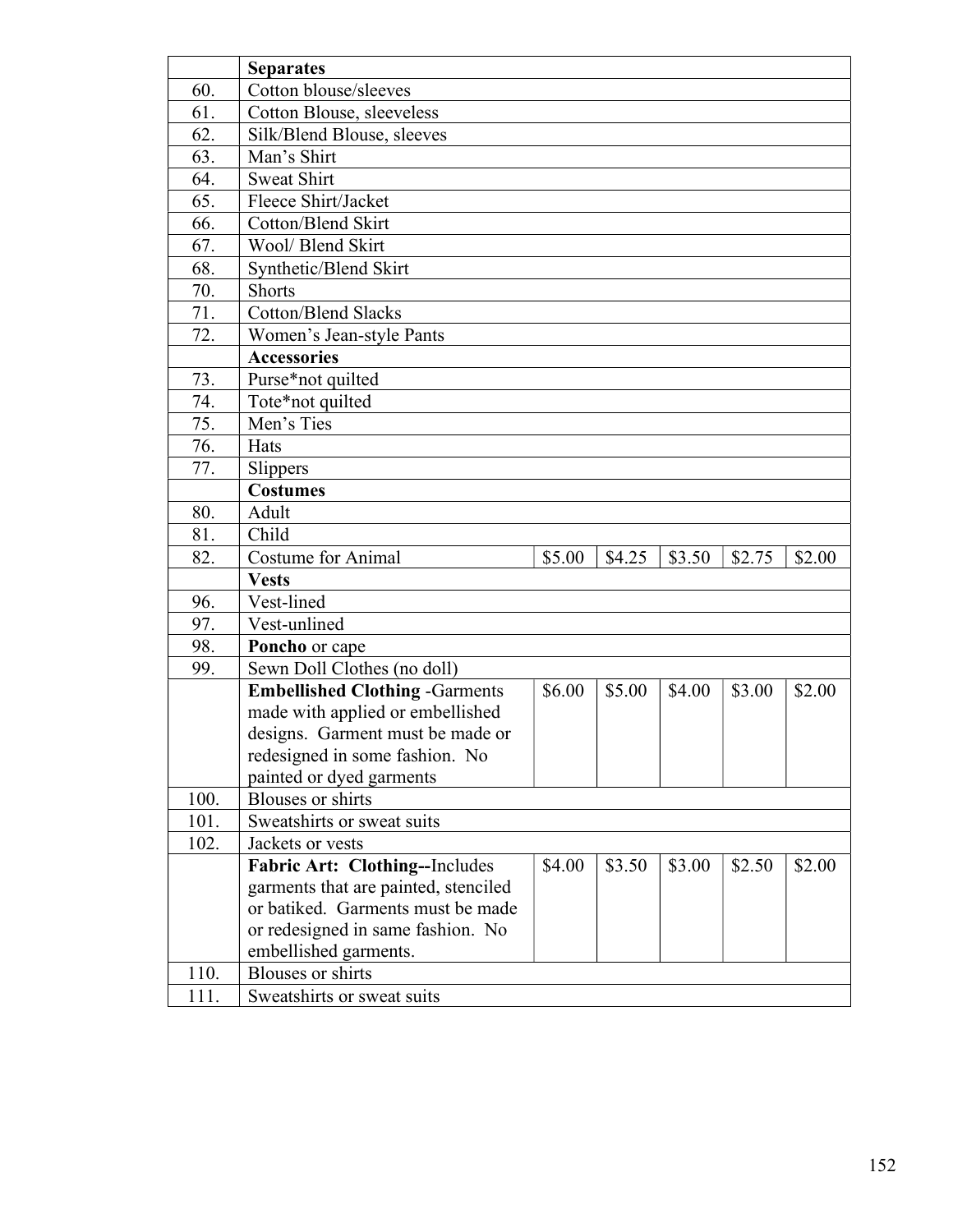## DEPARTMENT 18 SECTION B HOUSEHOLD ARTICLES

- Each entry will consist of one item or set of items. Sets of items must be securely attached by thread or safety pin.
- Entries will be judged on fabric, design, and suitability of purpose, construction, aesthetic interpretation, and degree of difficulty. Pictures are also judged on completeness and framing.
- All entries must be laundered or cleaned and dry prior to judging.
- All pictures and wall hangings must have a secure wire hanger. Only those pictures with wire hangers will be hung. The fair board is not responsible for any picture with an ineffective hanger.

|              | <b>AWARD</b>                                                         | $1^{ST}$ | $2^{ND}$ | 3 <sup>RD</sup> | 4 <sup>TH</sup> | 5 <sup>TH</sup> |
|--------------|----------------------------------------------------------------------|----------|----------|-----------------|-----------------|-----------------|
| <b>CLASS</b> | <b>DESCRIPTIONS</b>                                                  | \$5.00   | \$4.25   | \$3.50          | \$2.75          | \$2.00          |
|              | <b>Centerpieces and Doilies (must be flat)</b>                       |          |          |                 |                 |                 |
| 4.           | Tatted edge centerpiece                                              |          |          |                 |                 |                 |
| 6.           | Crochet solid                                                        |          |          |                 |                 |                 |
| 7.           | Felted Applique                                                      |          |          |                 |                 |                 |
| 8.           | Cross stitch                                                         |          |          |                 |                 |                 |
| 9.           | Hand or machine quilted                                              |          |          |                 |                 |                 |
| 10.          | Embroidered                                                          |          |          |                 |                 |                 |
|              | <b>Pillows and Pillow Tops</b>                                       |          |          |                 |                 |                 |
| 15.          | Crewel                                                               |          |          |                 |                 |                 |
| 16.          | Crochet                                                              |          |          |                 |                 |                 |
| 17.          | Knitted Cushion                                                      |          |          |                 |                 |                 |
| 19.          | Embroidered                                                          |          |          |                 |                 |                 |
| 20.          | Quilted                                                              |          |          |                 |                 |                 |
| 21.          | Counted cross stitch                                                 |          |          |                 |                 |                 |
| 22.          | Appliqué-machine                                                     |          |          |                 |                 |                 |
| 23.          | Appliqué-hand                                                        |          |          |                 |                 |                 |
| 24.          | Pieced, not quilted                                                  |          |          |                 |                 |                 |
| 25.          | Needlepoint                                                          |          |          |                 |                 |                 |
| 30.          | Napkins (2)                                                          |          |          |                 |                 |                 |
|              | <b>Bread cloth</b>                                                   |          |          |                 |                 |                 |
| 36.          | Cross stitch                                                         |          |          |                 |                 |                 |
| 37.          | Counted cross stitch                                                 |          |          |                 |                 |                 |
|              | Placemat                                                             |          |          |                 |                 |                 |
| 41.          | Quilted                                                              |          |          |                 |                 |                 |
| 42.          | Hand woven or loomed                                                 |          |          |                 |                 |                 |
|              | <b>Miscellaneous</b>                                                 |          |          |                 |                 |                 |
|              | Other Handwork not listed                                            |          |          |                 |                 |                 |
| 44.          | Woven Item                                                           |          |          |                 |                 |                 |
| 45.          | <b>Tatted Article</b>                                                |          |          |                 |                 |                 |
|              | Pictures - judged on completeness and framing                        |          |          |                 |                 |                 |
|              | Pictures - small, 8"X14", 112 sq. in. or smaller not including frame |          |          |                 |                 |                 |
| 46.          | Crewel work                                                          |          |          |                 |                 |                 |
| 47.          | Embroidery                                                           |          |          |                 |                 |                 |
| 48.          | Counted cross stitch                                                 |          |          |                 |                 |                 |
| 49.          | Needlepoint                                                          |          |          |                 |                 |                 |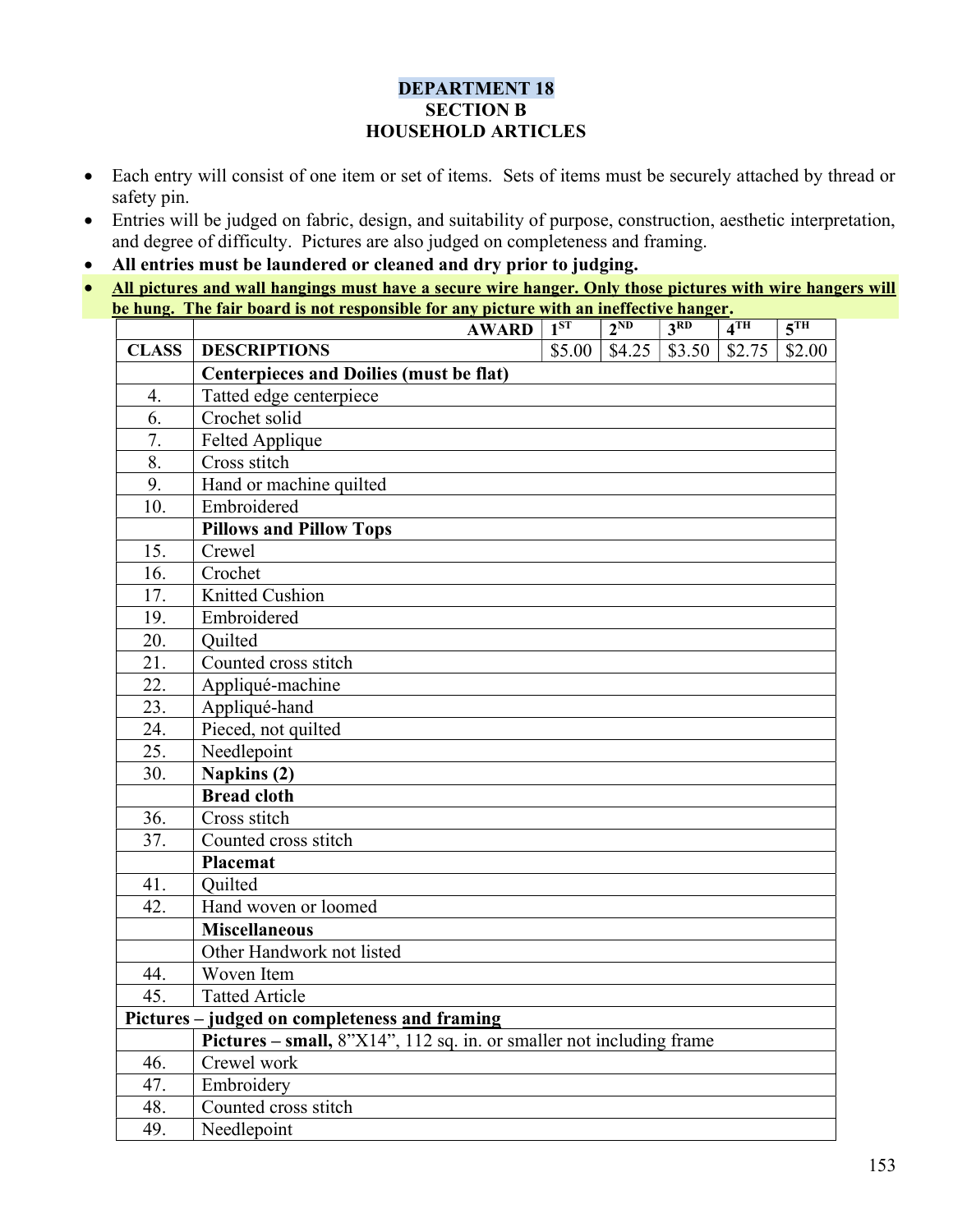|      | Pictures – Medium, $8$ "X14" and $10$ "X16", $113/159$ sq in. not including frame       |
|------|-----------------------------------------------------------------------------------------|
| 50.  | Crewel work                                                                             |
| 51.  | Embroidery                                                                              |
| 53.  | Counted cross stitch                                                                    |
| 54.  | Needlepoint                                                                             |
|      | Pictures - Large                                                                        |
|      | Over 10"X16", 160 sq. in. not including frame (not to exceed 2'X3')                     |
| 55.  | Crewel work                                                                             |
| 56.  | Embroidery                                                                              |
| 58.  | Counted cross stitch                                                                    |
| 59.  | Needlepoint                                                                             |
|      | <b>Pillow Case</b>                                                                      |
| 60.  | Appliqué, machine                                                                       |
| 61.  | Appliqué, hand                                                                          |
| 63.  | Cross stitch                                                                            |
| 64.  | Embroidered                                                                             |
|      | <b>Table Scarves</b>                                                                    |
| 71.  | Crochet solid                                                                           |
| 72.  | Crewel work (must use wool or rayon yarn)                                               |
| 73.  | Embroidered                                                                             |
| 74.  | Cross stitch                                                                            |
| 75.  | Other embellished                                                                       |
|      | <b>Christmas Tree Skirt</b>                                                             |
| 76.  | Embroidery                                                                              |
| 77.  | Appliqué, hand                                                                          |
| 78.  | Appliqué, machine                                                                       |
| 79.  | Quilted                                                                                 |
| 80.  | Others                                                                                  |
|      | <b>Tablecloths</b>                                                                      |
| 81.  | Crochet solid                                                                           |
| 85.  | Others with Embellishment                                                               |
| 86.  | <b>Counted Cross Stitch</b>                                                             |
| 88.  | Embroidered                                                                             |
|      | <b>Towels</b><br>\$4.00<br>\$3.50<br>\$3.00<br>\$2.50<br>\$2.00                         |
| 90.  | Appliqué, machine                                                                       |
| 91.  | Appliqué, hand                                                                          |
| 92.  | Cross stitch (stamped)                                                                  |
| 93.  | Cross stitch                                                                            |
| 94.  | Counted cross stitch                                                                    |
| 95.  | Outline                                                                                 |
| 96.  | Embroidered                                                                             |
| 97.  | Painted                                                                                 |
|      | $101 - 108$ , machine embroidery only<br>\$5.00<br>\$4.25<br>\$3.50<br>\$2.75<br>\$2.00 |
| 101. | Cushions and Cushion tops                                                               |
| 102. | Luncheon Cloths                                                                         |
| 103. | Bread cloths                                                                            |
| 104. | Placemats                                                                               |
| 105. | Pillowcases                                                                             |
| 106. | <b>Table Scarves</b>                                                                    |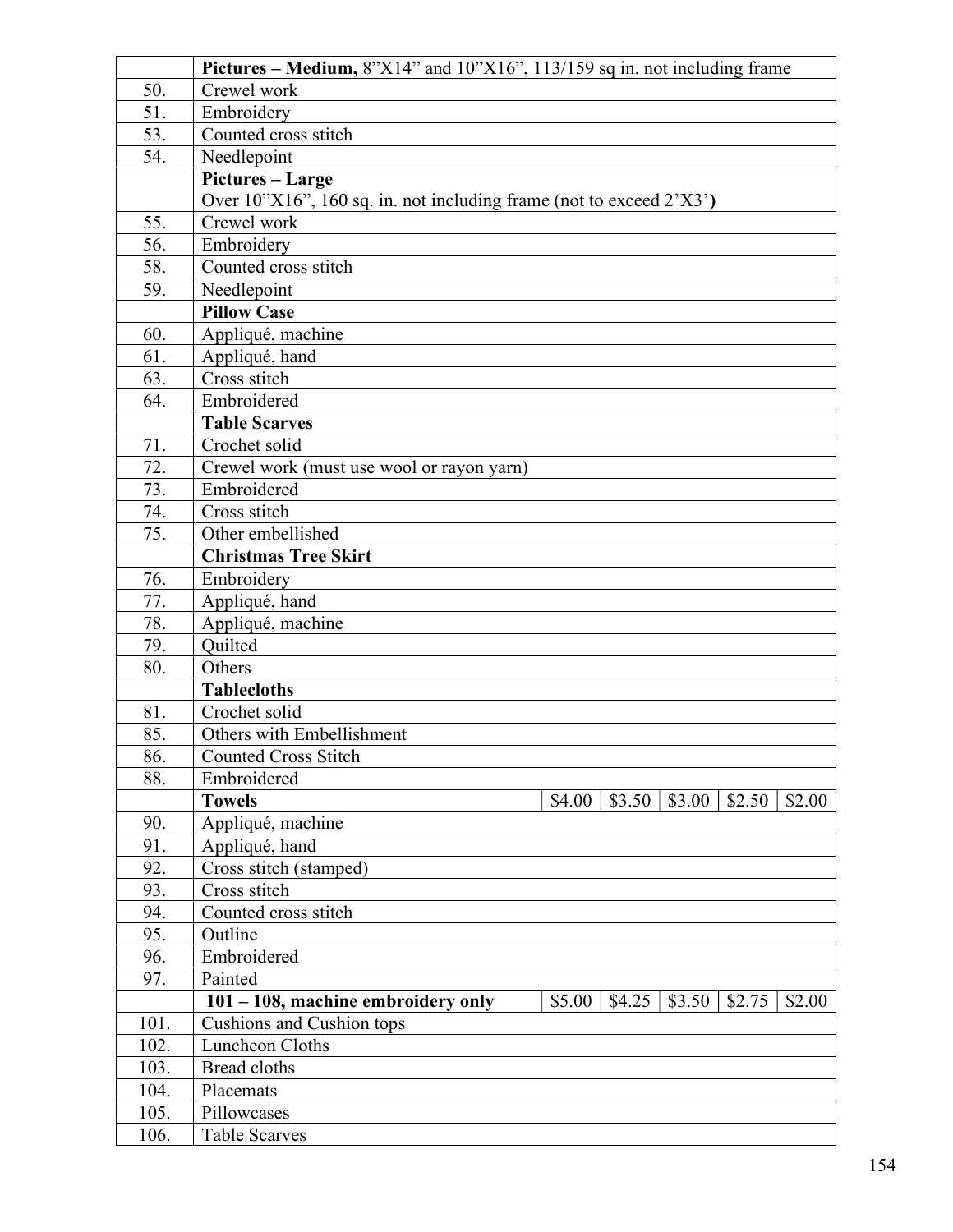| Tablecloths                                   |                    |        |        |        |        |
|-----------------------------------------------|--------------------|--------|--------|--------|--------|
| Towels                                        |                    |        |        |        |        |
| <b>Christmas Stocking</b>                     |                    |        |        |        |        |
| Appliqué, hand                                |                    |        |        |        |        |
| Appliqué, machine                             |                    |        |        |        |        |
| Counted cross stitch                          |                    |        |        |        |        |
| Knitted                                       |                    |        |        |        |        |
| Crocheted                                     |                    |        |        |        |        |
| Quilted                                       |                    |        |        |        |        |
| <b>Dish Cloths</b>                            | \$4.00             | \$3.50 | \$3.00 | \$2.50 | \$2.00 |
| Knitted                                       |                    |        |        |        |        |
| Crocheted                                     |                    |        |        |        |        |
| <b>Machine Embroidered Picture (any size)</b> | \$5.00             | \$4.25 | \$3.50 | \$2.75 | \$2.00 |
| <b>Table Runner</b>                           |                    |        |        |        |        |
| <b>Counted Cross Stitch</b>                   |                    |        |        |        |        |
| Embroidered                                   |                    |        |        |        |        |
| Pieced, not quilted                           |                    |        |        |        |        |
|                                               |                    |        |        |        |        |
| Appliqué, hand                                |                    |        |        |        |        |
| Appliqué, machine                             |                    |        |        |        |        |
| Hand woven or loomed                          |                    |        |        |        |        |
| Potholders (2)                                | \$4.00             | \$3.50 | \$3.00 | \$2.50 | \$2.00 |
| Knitted                                       |                    |        |        |        |        |
| Crocheted                                     |                    |        |        |        |        |
| Hand-stitched                                 |                    |        |        |        |        |
| Hot Pad                                       |                    |        |        |        |        |
| Needle Punch                                  |                    |        |        |        |        |
| <b>Miscellaneous Household Article</b>        |                    |        |        |        |        |
| Hand Worked Household Article                 |                    |        |        |        |        |
| Machine Worked Household Article              |                    |        |        |        |        |
|                                               | Pieced and quilted |        |        |        |        |

## DEPARTMENT 18 SECTION C YARNWORK/WEARING APPAREL

- Entries consist of one item or one set.
- $\bullet$  Mittens, gloves, socks, etc. should be pinned together.
- Entries will be judged on selection and quality of yarn, color, design, suitability, construction, aesthetic interpretation and degree of difficulty.
- All exhibits must be laundered and cleaned prior to judging.
- All exhibits must have been made within the past year.

|              | <b>AWARD</b>        | 1 <sup>ST</sup> | $2^{ND}$ | 3RD    | 4 <sup>TH</sup> | 5 <sup>TH</sup> |
|--------------|---------------------|-----------------|----------|--------|-----------------|-----------------|
| <b>CLASS</b> | <b>DESCRIPTIONS</b> | \$4.00          | \$3.50   | \$3.00 | \$2.50          | \$2.00          |
|              | <b>Hats</b>         |                 |          |        |                 |                 |
| 1.           | Crocheted           |                 |          |        |                 |                 |
| 2.           | Knitted             |                 |          |        |                 |                 |
|              | <b>Dress</b>        | \$6.00          | \$5.00   | \$4.00 | \$3.00          | \$2.00          |
| .,           | Crocheted           |                 |          |        |                 |                 |
| δ.           | Knitted             |                 |          |        |                 |                 |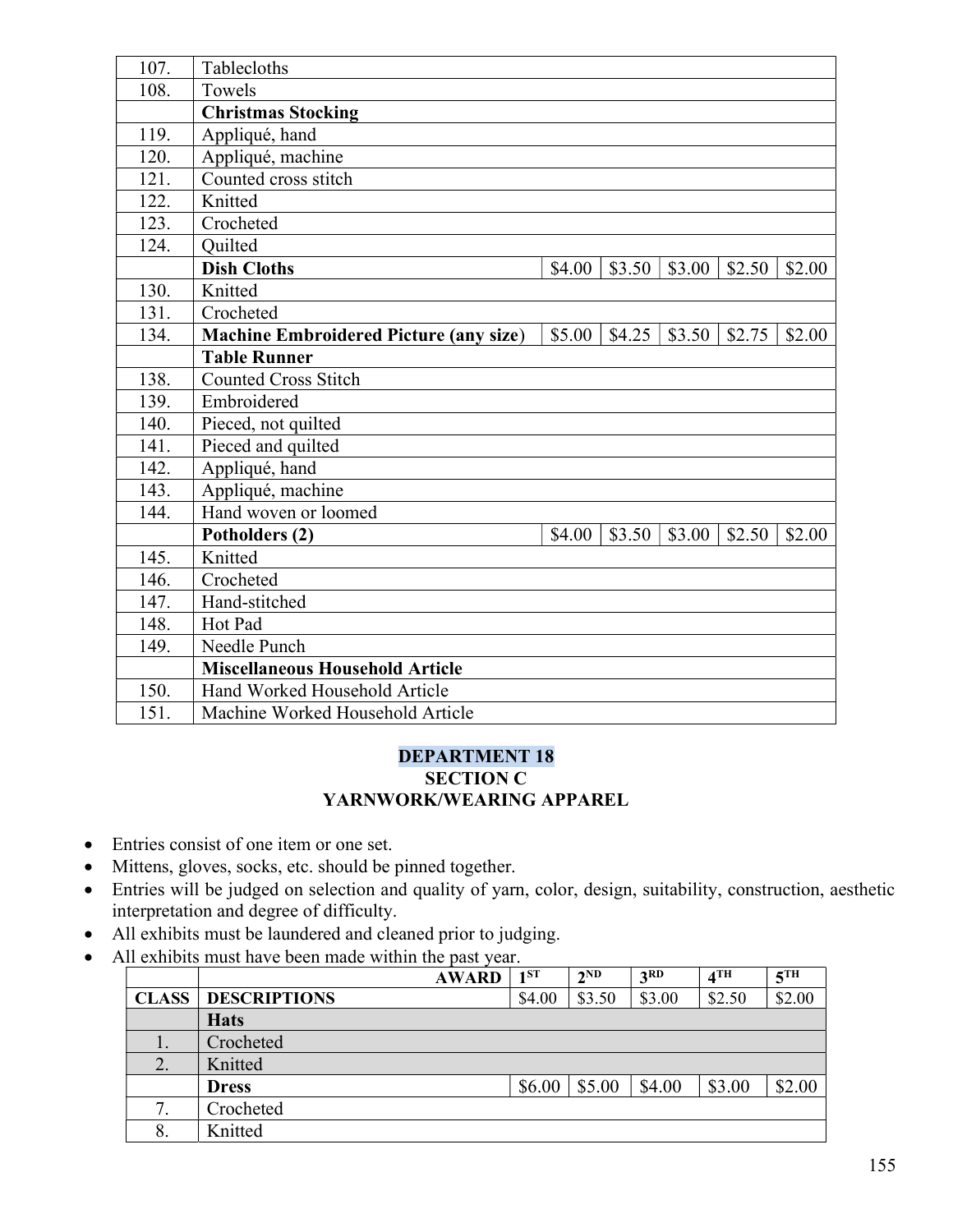|     | <b>Mittens</b>                                                                                                         | \$4.00 | \$3.50 | \$3.00 | \$2.50 | \$2.00 |
|-----|------------------------------------------------------------------------------------------------------------------------|--------|--------|--------|--------|--------|
| 10. | Crocheted                                                                                                              |        |        |        |        |        |
| 11. | Knitted                                                                                                                |        |        |        |        |        |
|     | <b>Gloves</b>                                                                                                          |        |        |        |        |        |
| 14. | Knitted                                                                                                                |        |        |        |        |        |
| 15. | Crocheted                                                                                                              |        |        |        |        |        |
|     | <b>Socks</b>                                                                                                           |        |        |        |        |        |
| 16. | Crocheted                                                                                                              |        |        |        |        |        |
| 17. | Knitted                                                                                                                |        |        |        |        |        |
|     | <b>Slippers</b>                                                                                                        |        |        |        |        |        |
| 19. | Crocheted                                                                                                              |        |        |        |        |        |
| 20. | Knitted                                                                                                                |        |        |        |        |        |
|     | <b>Stole or Shawl</b>                                                                                                  | \$4.50 | \$4.00 | \$3.00 | \$2.50 | \$2.00 |
| 22. | Crocheted                                                                                                              |        |        |        |        |        |
| 23. | Knitted                                                                                                                |        |        |        |        |        |
|     | Poncho - Adult                                                                                                         |        |        |        |        |        |
| 24. | Crocheted                                                                                                              |        |        |        |        |        |
| 25. | Knitted                                                                                                                |        |        |        |        |        |
|     | <b>Poncho - Child</b>                                                                                                  |        |        |        |        |        |
| 26. | Crocheted                                                                                                              |        |        |        |        |        |
| 27. | Knitted                                                                                                                |        |        |        |        |        |
|     | <b>Felted Items</b>                                                                                                    |        |        |        |        |        |
| 28. | Hats                                                                                                                   |        |        |        |        |        |
| 29. | Slippers                                                                                                               |        |        |        |        |        |
| 30. | Mittens                                                                                                                |        |        |        |        |        |
| 31. | Purse                                                                                                                  |        |        |        |        |        |
|     | <b>Neck Scarf</b>                                                                                                      |        |        |        |        |        |
| 32. | Crocheted                                                                                                              |        |        |        |        |        |
| 33. | Knitted                                                                                                                |        |        |        |        |        |
| 34  | Other wearable item made from animal fibers                                                                            |        |        |        |        |        |
| 35. |                                                                                                                        |        |        |        |        |        |
|     | <b>DESIGN A SCARF CONTEST ***** THINK GREEN!</b>                                                                       |        |        |        |        |        |
|     | 1. Entry must be a scarf of original design. Yarns used must be 100% natural fiber                                     |        |        |        |        |        |
|     | (wool, cotton, alpaca, camel, mohair, or blend) and must be " <i>Made in the USA"</i> .                                |        |        |        |        |        |
|     | Pattern design must be submitted with completed scarf.<br>2.<br>3.                                                     |        |        |        |        |        |
|     | Yarn labels showing what yarns were used, need to be submitted with entry.<br>Scarf may be knitted or crocheted.<br>4. |        |        |        |        |        |
|     | Scarf entered will not be eligible for Best of Show Contest.<br>5.                                                     |        |        |        |        |        |
|     | Prizes: Gift Certificate from Kathy's Kreations of Ligonier, PA                                                        |        |        |        |        |        |
|     | $1^{st}$ - \$40 $2^{nd}$ - \$30 $3^{rd}$ - \$20                                                                        |        |        |        |        |        |
|     | Sponsored by Kathy Zimmerman of Kathy's Kreations, Ligonier, PA                                                        |        |        |        |        |        |
|     |                                                                                                                        |        |        |        |        |        |
|     | <b>Ensemble</b> (2 pieces or more)                                                                                     | \$6.00 | \$5.00 | \$4.00 | \$3.00 | \$2.00 |
| 36. | Crocheted                                                                                                              |        |        |        |        |        |
| 37. | Knitted                                                                                                                |        |        |        |        |        |
|     | <b>Cardigan Sweater</b>                                                                                                |        |        |        |        |        |
|     | <b>Child</b>                                                                                                           |        |        |        |        |        |
| 38. | Crocheted                                                                                                              |        |        |        |        |        |
| 39. | Knitted                                                                                                                |        |        |        |        |        |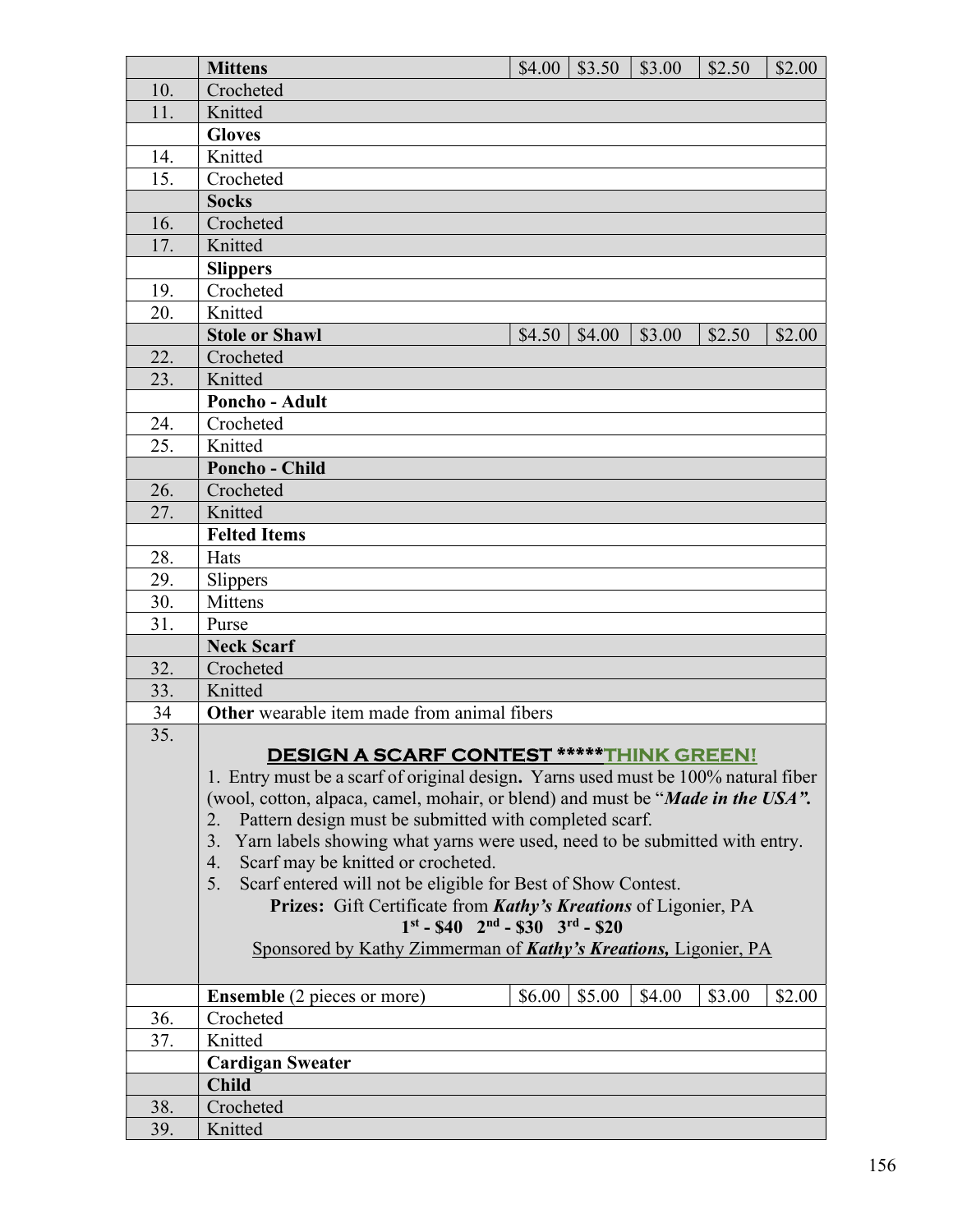| Men's                                                                 |        |        |
|-----------------------------------------------------------------------|--------|--------|
| Knitted<br>41.                                                        |        |        |
| Women's                                                               |        |        |
| Crocheted<br>43.                                                      |        |        |
| 44.<br>Knitted                                                        |        |        |
| <b>Pullover Sweater/sleeveless</b>                                    |        |        |
| Child's                                                               |        |        |
| Knitted<br>47.                                                        |        |        |
| Women's                                                               |        |        |
| 52.<br>Crocheted                                                      |        |        |
| 53.<br>Knitted                                                        |        |        |
| <b>Pullover Sweater/sleeves</b>                                       |        |        |
| Child's                                                               |        |        |
| 56.<br>Crocheted                                                      |        |        |
| Knitted<br>57.                                                        |        |        |
| Men's                                                                 |        |        |
| 59.<br>Crocheted                                                      |        |        |
| 60.<br>Knitted                                                        |        |        |
| Women's                                                               |        |        |
| Crocheted<br>61.                                                      |        |        |
| 62.<br>Knitted                                                        |        |        |
| <b>Baby Ensemble–Consisting of 3 of</b><br>\$5.00<br>\$4.00<br>\$3.00 | \$2.50 | \$2.00 |
| the following: * Under 20" blanket                                    |        |        |
| * Hat                                                                 |        |        |
| * Sweater                                                             |        |        |
| * Booties                                                             |        |        |
| * Stuffed animal                                                      |        |        |
| 66.<br>Crocheted                                                      |        |        |
| Knitted<br>67.                                                        |        |        |
| <b>Purses</b>                                                         |        |        |
| 70.<br>Crocheted<br>Knitted                                           |        |        |
| 71.<br>72.                                                            |        |        |
| Felted                                                                |        |        |
| <b>Collars</b><br>\$3.00<br>\$2.50<br>\$2.00<br>Crocheted             | \$1.50 | \$1.00 |
| 73.<br>Doll Clothing: All items must be<br>\$3.50<br>\$3.00<br>\$4.00 | \$2.50 | \$2.00 |
| attached or placed in plastic bag. Two                                |        |        |
| items or one outfit – do not include                                  |        |        |
| doll.                                                                 |        |        |
| 74.<br>Crocheted                                                      |        |        |
| 75.<br>Knitted                                                        |        |        |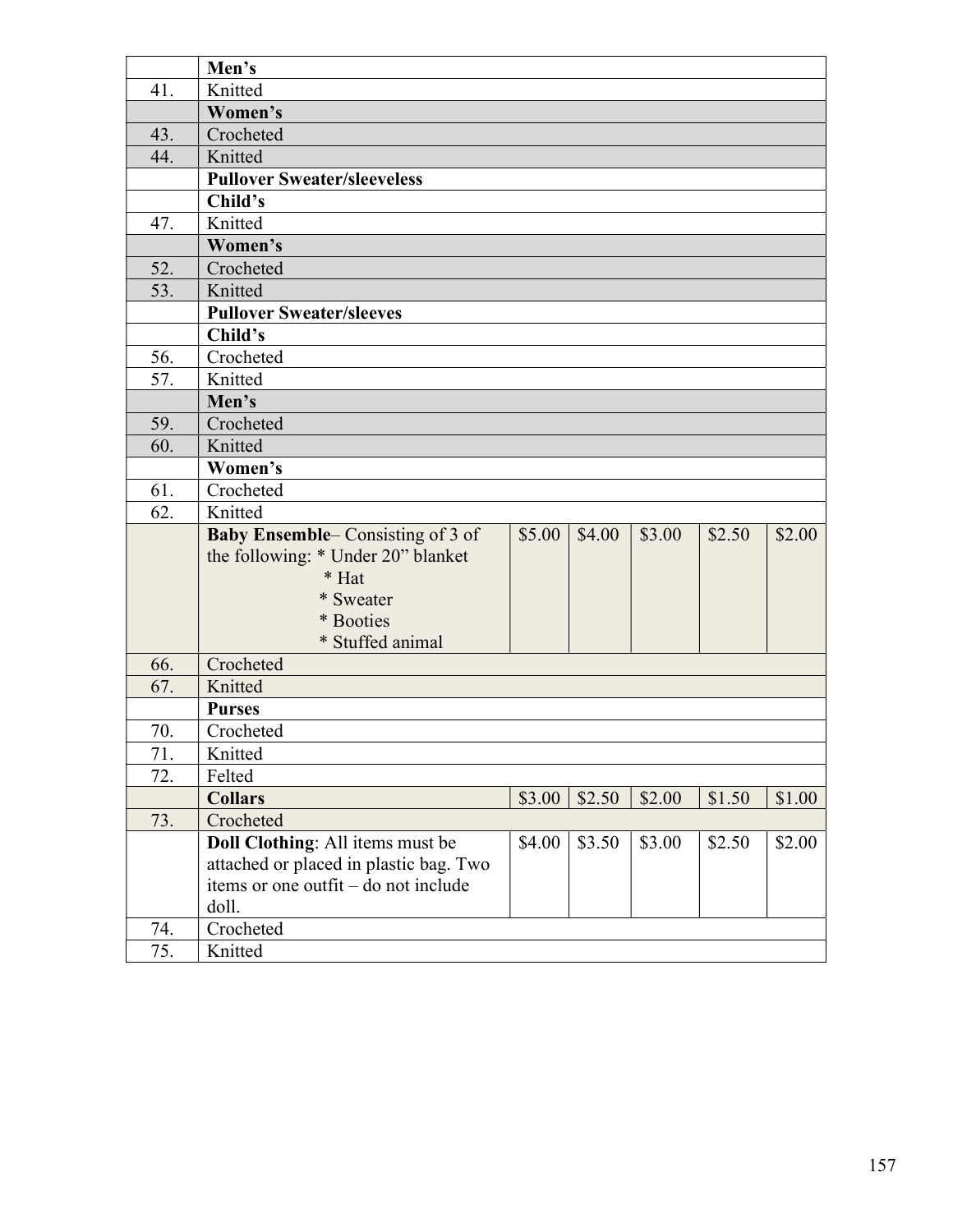\*\*\*\*\*\*\*\*Supported by Westmoreland Sheep Wool Growers\*\*\*\*\*\*\* The following applies to classes 77-81:

- Must be made from sheep wool produced in Westmoreland County
- Yarn need not be spun by the exhibitor
- Exhibitor must list if the yarn is hand spun or mill spun,
- Name and address of the sheep owner and the breed of the sheep must be on the entry tag

| 77. | <b>CROCHETED SCARF CONTEST</b>                   |
|-----|--------------------------------------------------|
|     | \$25 Prize sponsored by Twin Springs Farm        |
| 78. | <b>KNITTED HAT CONTEST</b>                       |
|     | \$25 Prize sponsored by The Loyalhannah Spinners |
| 79. | <b>CROCHETED HAT CONTEST</b>                     |
|     | \$25 Prize sponsored by The Loyalhannah Spinners |
| 80. | <b>WOVEN SCARF CONTEST</b>                       |
|     | \$25 Prize sponsored by The Loyalhannah Spinners |
|     | <b>KNITTED SCARF CONTEST</b>                     |
|     |                                                  |

 \$25 Prize sponsored by The Loyalhannah Spinners Items must be made with HAND SPUN YARN, spun by the exhibitor Classes 83 - 90 83. Knitted \$5.00 \$4.00 \$3.00 \$2.50 \$2.00 84. Crocheted 85. Woven Scarf – warp need not be hand spun 86. Shawl woven on a floor or table loom – warp need not be hand spun 87. Shawl woven on a triangle loom 88. Hand spun yarn; wool (fiber from sheep) only 89. Hand spun yarn; wool (fiber from sheep) blended w/ other fibers 90. Hand spun yarn; Novelty Vests Child's 91. Crocheted 92. Knitted Men's 93. Crocheted 94. Knitted Women's 95. Crocheted 96. Knitted 97. Miscellaneous Item not listed Knitted/Crocheted/Woven Wearable  $$4.00$   $$3.50$   $$3.00$   $$2.50$   $$2.00$ Machine Knitted Item \$4.50 \$4.00 \$3.00 \$2.50 \$2.00 98. Child 99. Adult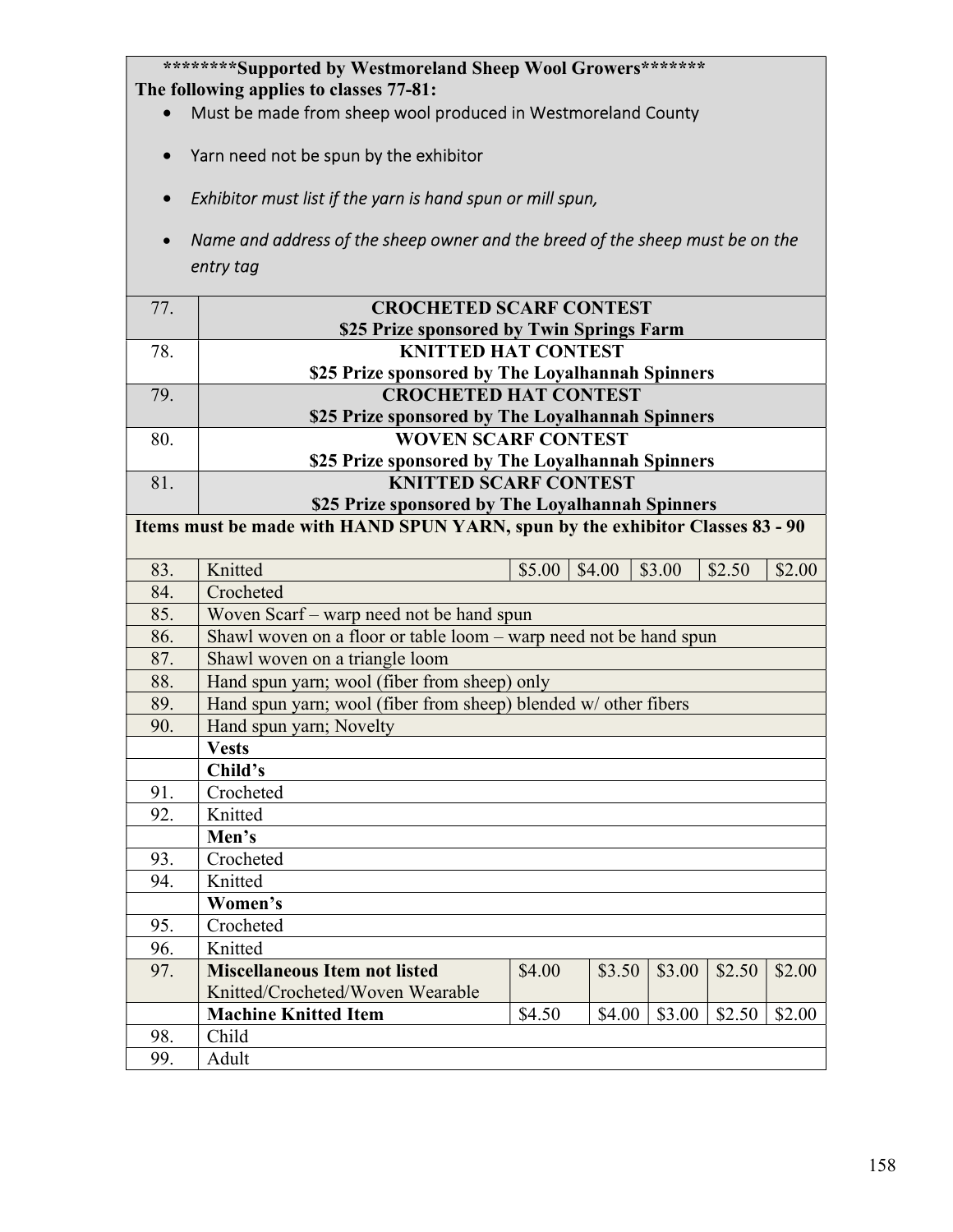### DEPARTMENT 18 SECTION D AFGHANS AND QUILTS

- Each entry will be judged on design, color, fabric, or yarn, degree of difficulty, quality of workmanship, aesthetic interpretation and suitability to purpose for which it was made.
- Traditional and contemporary methods of construction will be considered by the judge.
- All exhibits must be clean prior to judging.

|              | <b>AWARD</b>                                        | 1 <sup>ST</sup> | $2^{ND}$ | 3 <sup>RD</sup> | 4 <sup>TH</sup> | 5 <sup>TH</sup> |
|--------------|-----------------------------------------------------|-----------------|----------|-----------------|-----------------|-----------------|
| <b>CLASS</b> | <b>DESCRIPTIONS</b>                                 | \$6             | \$5      | \$4             | \$3             | \$2             |
|              | <b>Afghans</b> , Baby                               |                 |          |                 |                 |                 |
| 1.           | Crocheted                                           |                 |          |                 |                 |                 |
| 2.           | Knitted                                             |                 |          |                 |                 |                 |
|              | Afghans, Small (less than 42"X60")                  |                 |          |                 |                 |                 |
| 6.           | Crocheted                                           |                 |          |                 |                 |                 |
| 7.           | Knitted                                             |                 |          |                 |                 |                 |
|              | Afghans, Medium (60"X72" or less)                   | \$10            | \$8      | \$6             | \$5             | \$4             |
| 11.          | Crocheted                                           |                 |          |                 |                 |                 |
| 12.          | Knitted                                             |                 |          |                 |                 |                 |
|              | Afghans, Large (over 60"X72")                       | \$12            | \$10     | \$8             | \$7             | \$6             |
| 16.          | Crocheted                                           |                 |          |                 |                 |                 |
| 17.          | Knitted                                             |                 |          |                 |                 |                 |
| 21.          | Counted Cross Stitch (any size)                     |                 |          |                 |                 |                 |
|              | Quilts, Handmade                                    | \$13            | \$12     | \$10            | \$7             | \$6             |
|              | <b>Appliqué Hand</b>                                |                 |          |                 |                 |                 |
| 26.          | Floral                                              |                 |          |                 |                 |                 |
|              | <b>Pieced</b>                                       |                 |          |                 |                 |                 |
| 28.          | T Shirt Quilt                                       |                 |          |                 |                 |                 |
| 29.          | Hand Quilted (Larger than 60" X 60")                |                 |          |                 |                 |                 |
| 30.          | Lap Quilt (Less than $60^{\circ}$ X $60^{\circ}$ )  |                 |          |                 |                 |                 |
| 31.          | <b>Traditional Pieced</b>                           |                 |          |                 |                 |                 |
| 32.          | Scrap Quilt                                         |                 |          |                 |                 |                 |
| 33.          | Floral                                              |                 |          |                 |                 |                 |
| 34.          | Combination Appliquéd and Embroidered               |                 |          |                 |                 |                 |
| 35.          | Embroidered                                         |                 |          |                 |                 |                 |
| 36.          | Whole Cloth Quilt (the quilting is the only design) |                 |          |                 |                 |                 |
| 37.          | Crib Quilt – smaller than twin bed size             | \$10            | \$8      | \$7             | \$6             | \$5             |
|              | <b>Other Ouilts</b>                                 |                 |          |                 |                 |                 |
| 38.          | Quilt constructed by two or more persons            |                 |          |                 |                 |                 |
| 39.          | Machine/Free Motion                                 |                 |          |                 |                 |                 |
| 40.          | Computer/Long Arm                                   |                 |          |                 |                 |                 |
| 41.          | Chenille                                            |                 |          |                 |                 |                 |
| 42.          | Quilted Purse                                       | \$5             | \$4      | \$3             | \$2             | \$1             |
| 43.          | <b>Quilted Tote</b>                                 |                 |          |                 |                 |                 |
| 44.          | Quilted Wall hanging (all kinds)                    |                 |          |                 |                 |                 |
| 45.          | Quillos (must be quilted)                           | \$10            | \$8      | \$7             | \$6             | \$5             |
| 48.          | <b>Knotted Comforter</b>                            | \$12            | \$10     | \$8             | \$7             | \$6             |
| 49.          | Fleece Throw W/ embellished edge                    | \$10            | \$8      | \$7             | \$6             | \$5             |
| 50.          | Fleece Throw finished edge                          |                 |          |                 |                 |                 |